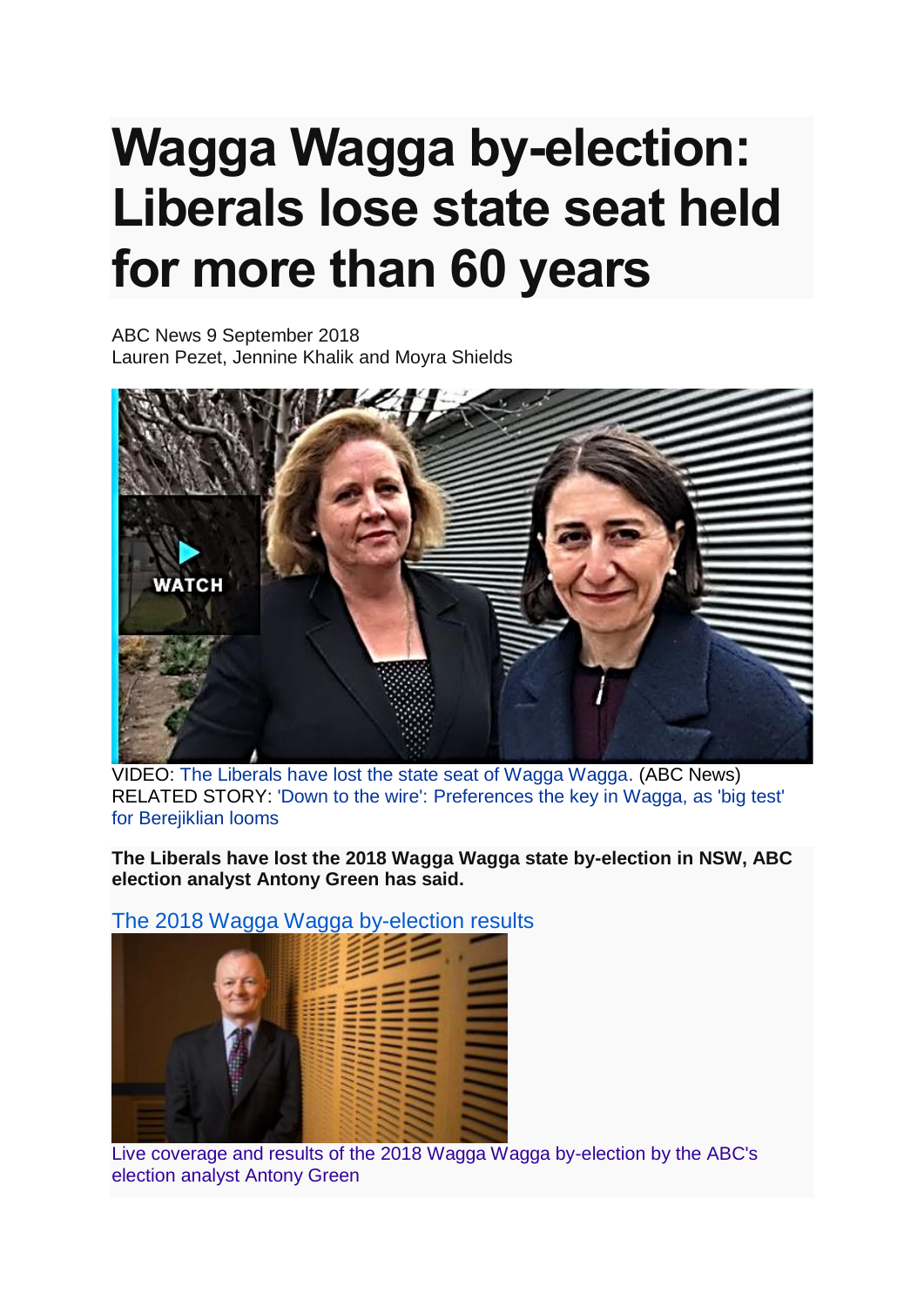Results indicate the Liberal Party's first-preference vote has halved since the last election in 2015, with an almost 30 per cent swing against it.

Liberal candidate Julia Ham is currently in second place behind independent Joe McGirr. The Labor Party's Dan Hayes is in third place.

"At the moment it appears that of the three candidates in this contest, the Liberals are currently the least likely to win," Green said.

The winner out of Mr Hayes and Dr McGirr will take a week to be determined, but Green said it was "certain the Liberals have lost".

Dr McGirr told reporters he was "delighted … with the result and the counting" so far.

"I feel very honoured. So far we are ahead of the primary votes. That is a big vote of confidence," he said.



PHOTO: [Dr Joe McGirr ran as an independent in the by-election.](http://www.abc.net.au/news/2018-09-09/joe-mcgirr/10217812) (Source: [joemcgirrnews\)](http://www.abc.net.au/news/2018-09-09/joe-mcgirr/10217812)

The Liberal Party has held the safe Riverina seat for about six decades since winning it in a by-election in 1957, before it was vacated by disgraced MP Daryl Maguire.

The by-election was held against the backdrop of the recent federal leadership spill, combined with revelations Mr Maguire sought payment over a property deal.

Dr McGirr told the ABC one of the reasons he put his hand up to run was because there was no Nationals candidate, and Nationals supporters had been handing out campaign material on his behalf.

But he denied he would defect to the regional party if he won.

"I have been an independent, I am an independent, and I intend to continue as an independent," he said.

Earlier in the night, Ms Ham told supporters that based on early figures she was unlikely to win.